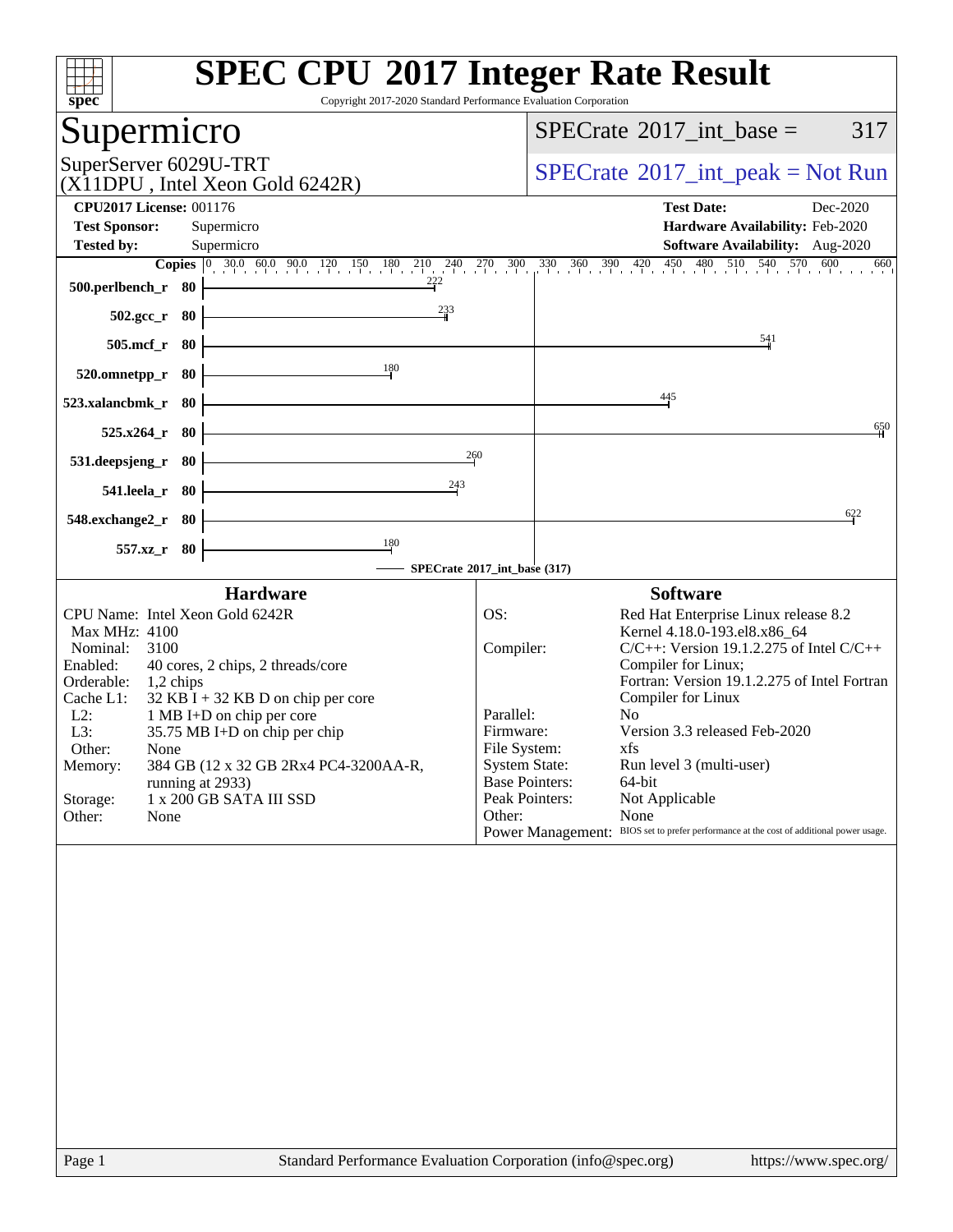

Copyright 2017-2020 Standard Performance Evaluation Corporation

### Supermicro

[SPECrate](http://www.spec.org/auto/cpu2017/Docs/result-fields.html#SPECrate2017intbase)<sup>®</sup>2017 int\_base =  $317$ 

(X11DPU , Intel Xeon Gold 6242R)

SuperServer 6029U-TRT  $SPECrate^{\circ}2017$  $SPECrate^{\circ}2017$ \_int\_peak = Not Run

**[CPU2017 License:](http://www.spec.org/auto/cpu2017/Docs/result-fields.html#CPU2017License)** 001176 **[Test Date:](http://www.spec.org/auto/cpu2017/Docs/result-fields.html#TestDate)** Dec-2020 **[Test Sponsor:](http://www.spec.org/auto/cpu2017/Docs/result-fields.html#TestSponsor)** Supermicro **[Hardware Availability:](http://www.spec.org/auto/cpu2017/Docs/result-fields.html#HardwareAvailability)** Feb-2020 **[Tested by:](http://www.spec.org/auto/cpu2017/Docs/result-fields.html#Testedby)** Supermicro **[Software Availability:](http://www.spec.org/auto/cpu2017/Docs/result-fields.html#SoftwareAvailability)** Aug-2020

### **[Results Table](http://www.spec.org/auto/cpu2017/Docs/result-fields.html#ResultsTable)**

|                                         | <b>Base</b>   |                |            |                |       | <b>Peak</b>    |       |               |                |              |                |              |                |              |
|-----------------------------------------|---------------|----------------|------------|----------------|-------|----------------|-------|---------------|----------------|--------------|----------------|--------------|----------------|--------------|
| <b>Benchmark</b>                        | <b>Copies</b> | <b>Seconds</b> | Ratio      | <b>Seconds</b> | Ratio | <b>Seconds</b> | Ratio | <b>Copies</b> | <b>Seconds</b> | <b>Ratio</b> | <b>Seconds</b> | <b>Ratio</b> | <b>Seconds</b> | <b>Ratio</b> |
| 500.perlbench_r                         | 80            | 574            | 222        | 574            | 222   | 576            | 221   |               |                |              |                |              |                |              |
| $502.\text{sec}$                        | 80            | 485            | 233        | 490            | 231   | 487            | 233   |               |                |              |                |              |                |              |
| $505$ .mcf_r                            | 80            | 238            | 542        | 239            | 541   | 239            | 541   |               |                |              |                |              |                |              |
| 520.omnetpp_r                           | 80            | 583            | <b>180</b> | 582            | 180   | 586            | 179   |               |                |              |                |              |                |              |
| 523.xalancbmk r                         | 80            | 190            | 445        | 190            | 445   | 190            | 445   |               |                |              |                |              |                |              |
| 525.x264 r                              | 80            | 215            | 650        | 215            | 651   | 217            | 647   |               |                |              |                |              |                |              |
| 531.deepsjeng_r                         | 80            | 353            | 260        | 354            | 259   | 353            | 260   |               |                |              |                |              |                |              |
| 541.leela r                             | 80            | 545            | 243        | 546            | 243   | 545            | 243   |               |                |              |                |              |                |              |
| 548.exchange2_r                         | 80            | 337            | 622        | 337            | 622   | 337            | 623   |               |                |              |                |              |                |              |
| 557.xz r                                | 80            | 480            | 180        | 480            | 180   | 479            | 180   |               |                |              |                |              |                |              |
| $SPECrate^{\circ}2017$ int base =       | 317           |                |            |                |       |                |       |               |                |              |                |              |                |              |
| $SPECrate$ <sup>®</sup> 2017_int_peak = |               |                |            | <b>Not Run</b> |       |                |       |               |                |              |                |              |                |              |

Results appear in the [order in which they were run](http://www.spec.org/auto/cpu2017/Docs/result-fields.html#RunOrder). Bold underlined text [indicates a median measurement](http://www.spec.org/auto/cpu2017/Docs/result-fields.html#Median).

### **[Submit Notes](http://www.spec.org/auto/cpu2017/Docs/result-fields.html#SubmitNotes)**

 The numactl mechanism was used to bind copies to processors. The config file option 'submit' was used to generate numactl commands to bind each copy to a specific processor. For details, please see the config file.

### **[Operating System Notes](http://www.spec.org/auto/cpu2017/Docs/result-fields.html#OperatingSystemNotes)**

Stack size set to unlimited using "ulimit -s unlimited"

### **[Environment Variables Notes](http://www.spec.org/auto/cpu2017/Docs/result-fields.html#EnvironmentVariablesNotes)**

```
Environment variables set by runcpu before the start of the run:
LD_LIBRARY_PATH =
      "/home/cpu2017/lib/intel64:/home/cpu2017/lib/ia32:/home/cpu2017/je5.0.1-
      32"
```
MALLOC\_CONF = "retain:true"

### **[General Notes](http://www.spec.org/auto/cpu2017/Docs/result-fields.html#GeneralNotes)**

 Binaries compiled on a system with 1x Intel Core i9-7980XE CPU + 64GB RAM memory using Redhat Enterprise Linux 8.0 Transparent Huge Pages enabled by default Prior to runcpu invocation Filesystem page cache synced and cleared with: sync; echo 3> /proc/sys/vm/drop\_caches

**(Continued on next page)**

| Page 2 | Standard Performance Evaluation Corporation (info@spec.org) | https://www.spec.org/ |
|--------|-------------------------------------------------------------|-----------------------|
|--------|-------------------------------------------------------------|-----------------------|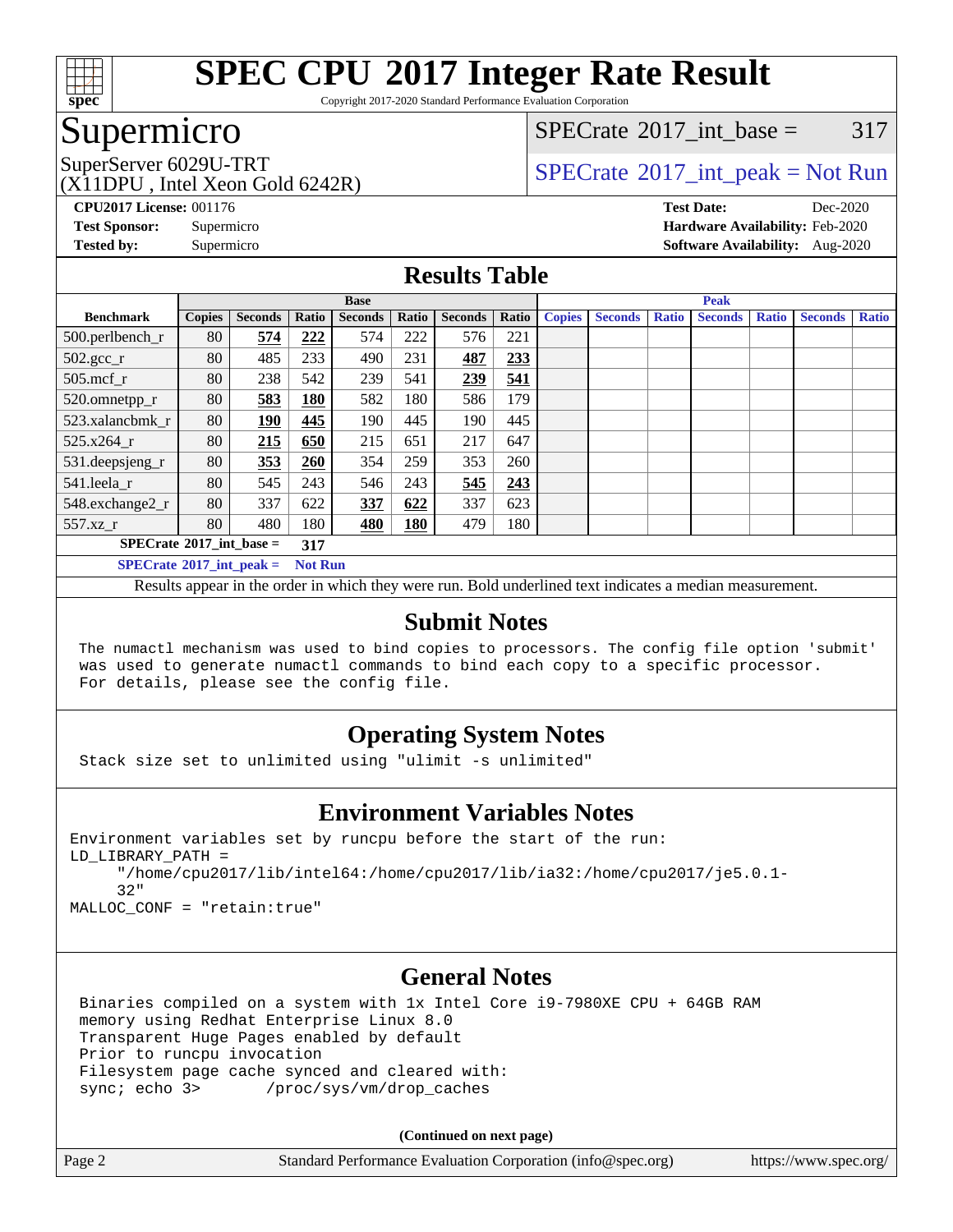

Copyright 2017-2020 Standard Performance Evaluation Corporation

### Supermicro

[SPECrate](http://www.spec.org/auto/cpu2017/Docs/result-fields.html#SPECrate2017intbase)<sup>®</sup>2017 int\_base =  $317$ 

(X11DPU , Intel Xeon Gold 6242R)

SuperServer 6029U-TRT  $S^{12}$  [SPECrate](http://www.spec.org/auto/cpu2017/Docs/result-fields.html#SPECrate2017intpeak)®[2017\\_int\\_peak = N](http://www.spec.org/auto/cpu2017/Docs/result-fields.html#SPECrate2017intpeak)ot Run

**[Tested by:](http://www.spec.org/auto/cpu2017/Docs/result-fields.html#Testedby)** Supermicro **[Software Availability:](http://www.spec.org/auto/cpu2017/Docs/result-fields.html#SoftwareAvailability)** Aug-2020

**[CPU2017 License:](http://www.spec.org/auto/cpu2017/Docs/result-fields.html#CPU2017License)** 001176 **[Test Date:](http://www.spec.org/auto/cpu2017/Docs/result-fields.html#TestDate)** Dec-2020 **[Test Sponsor:](http://www.spec.org/auto/cpu2017/Docs/result-fields.html#TestSponsor)** Supermicro **[Hardware Availability:](http://www.spec.org/auto/cpu2017/Docs/result-fields.html#HardwareAvailability)** Feb-2020

#### **[General Notes \(Continued\)](http://www.spec.org/auto/cpu2017/Docs/result-fields.html#GeneralNotes)**

 runcpu command invoked through numactl i.e.: numactl --interleave=all runcpu <etc>

 NA: The test sponsor attests, as of date of publication, that CVE-2017-5754 (Meltdown) is mitigated in the system as tested and documented. Yes: The test sponsor attests, as of date of publication, that CVE-2017-5753 (Spectre variant 1) is mitigated in the system as tested and documented. Yes: The test sponsor attests, as of date of publication, that CVE-2017-5715 (Spectre variant 2) is mitigated in the system as tested and documented.

### **[Platform Notes](http://www.spec.org/auto/cpu2017/Docs/result-fields.html#PlatformNotes)**

Page 3 Standard Performance Evaluation Corporation [\(info@spec.org\)](mailto:info@spec.org) <https://www.spec.org/> BIOS Settings: Power Technology = Custom Power Performance Tuning = BIOS Controls EPB ENERGY\_PERF\_BIAS\_CFG mode = Extreme Performance SNC = Enable Stale AtoS = Disable IMC Interleaving = 1-way Interleave Patrol Scrub = Disable Sysinfo program /home/cpu2017/bin/sysinfo Rev: r6365 of 2019-08-21 295195f888a3d7edb1e6e46a485a0011 running on X11DPU-01 Mon Dec 7 22:17:28 2020 SUT (System Under Test) info as seen by some common utilities. For more information on this section, see <https://www.spec.org/cpu2017/Docs/config.html#sysinfo> From /proc/cpuinfo model name : Intel(R) Xeon(R) Gold 6242R CPU @ 3.10GHz 2 "physical id"s (chips) 80 "processors" cores, siblings (Caution: counting these is hw and system dependent. The following excerpts from /proc/cpuinfo might not be reliable. Use with caution.) cpu cores : 20 siblings : 40 physical 0: cores 0 1 2 3 4 5 6 8 9 10 11 12 13 16 17 18 19 21 28 29 physical 1: cores 0 1 2 3 5 6 8 10 12 13 16 17 18 19 20 21 26 27 28 29 From lscpu: Architecture: x86\_64 CPU op-mode(s): 32-bit, 64-bit Byte Order: Little Endian  $CPU(s):$  80 On-line CPU(s) list: 0-79 **(Continued on next page)**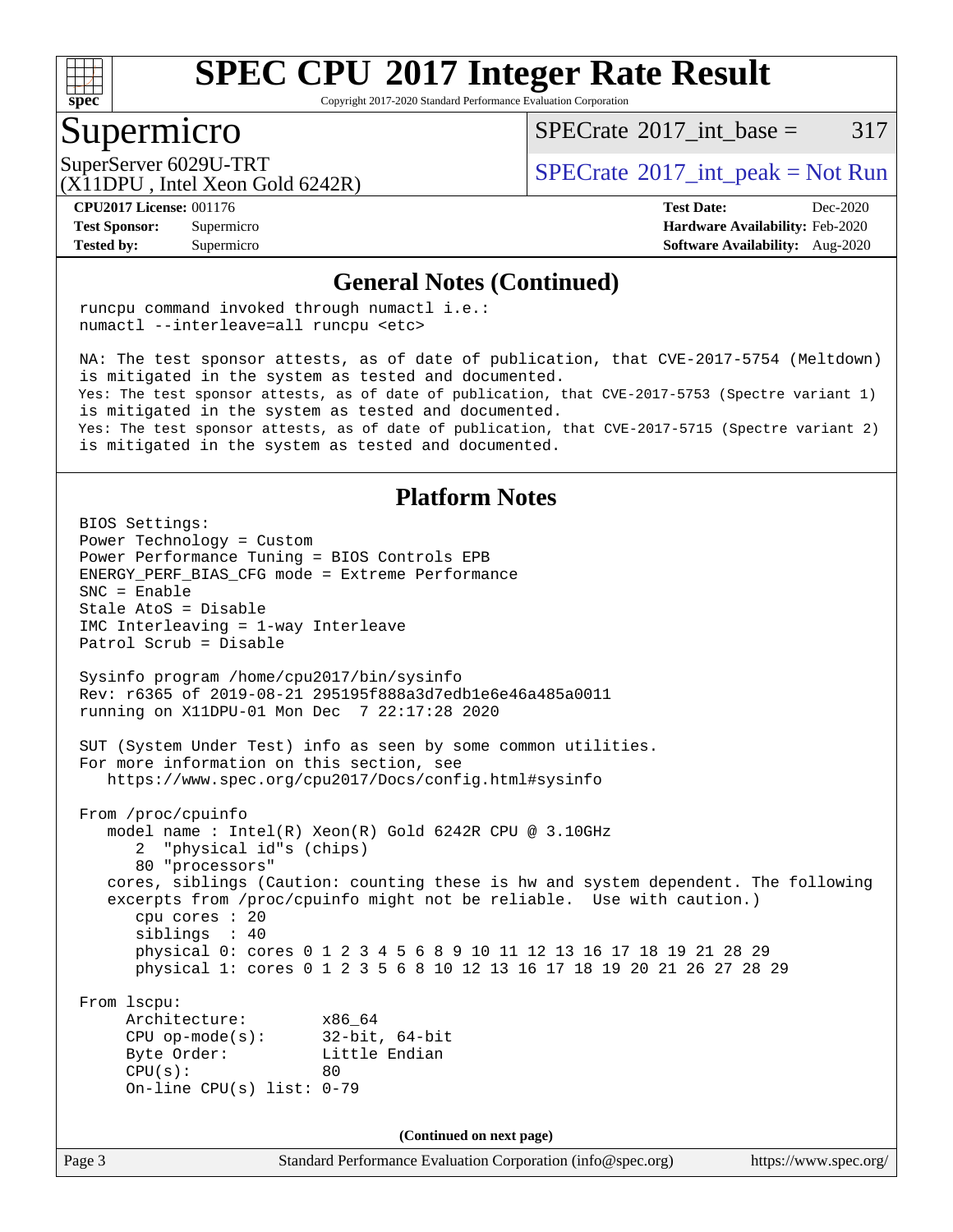

Copyright 2017-2020 Standard Performance Evaluation Corporation

### Supermicro

 $SPECTate@2017_int\_base = 317$ 

(X11DPU , Intel Xeon Gold 6242R)

SuperServer 6029U-TRT <br>(X11DPU Intel Xeon Gold 6242R) [SPECrate](http://www.spec.org/auto/cpu2017/Docs/result-fields.html#SPECrate2017intpeak)®[2017\\_int\\_peak = N](http://www.spec.org/auto/cpu2017/Docs/result-fields.html#SPECrate2017intpeak)ot Run

**[CPU2017 License:](http://www.spec.org/auto/cpu2017/Docs/result-fields.html#CPU2017License)** 001176 **[Test Date:](http://www.spec.org/auto/cpu2017/Docs/result-fields.html#TestDate)** Dec-2020 **[Test Sponsor:](http://www.spec.org/auto/cpu2017/Docs/result-fields.html#TestSponsor)** Supermicro **[Hardware Availability:](http://www.spec.org/auto/cpu2017/Docs/result-fields.html#HardwareAvailability)** Feb-2020 **[Tested by:](http://www.spec.org/auto/cpu2017/Docs/result-fields.html#Testedby)** Supermicro **Supermicro [Software Availability:](http://www.spec.org/auto/cpu2017/Docs/result-fields.html#SoftwareAvailability)** Aug-2020

#### **[Platform Notes \(Continued\)](http://www.spec.org/auto/cpu2017/Docs/result-fields.html#PlatformNotes)**

| Thread(s) per core:        | 2                                                                                    |  |  |  |  |  |
|----------------------------|--------------------------------------------------------------------------------------|--|--|--|--|--|
| Core(s) per socket:        | 20                                                                                   |  |  |  |  |  |
| Socket(s):                 | 2                                                                                    |  |  |  |  |  |
| NUMA node(s):              | 4                                                                                    |  |  |  |  |  |
| Vendor ID:                 | GenuineIntel                                                                         |  |  |  |  |  |
| CPU family:                | 6                                                                                    |  |  |  |  |  |
| Model:                     | 85                                                                                   |  |  |  |  |  |
| Model name:                | $Intel(R)$ Xeon $(R)$ Gold 6242R CPU @ 3.10GHz                                       |  |  |  |  |  |
| Stepping:                  | 7                                                                                    |  |  |  |  |  |
| CPU MHz:                   | 3800.014                                                                             |  |  |  |  |  |
| $CPU$ max $MHz$ :          | 4100.0000                                                                            |  |  |  |  |  |
| CPU min MHz:               | 1200.0000                                                                            |  |  |  |  |  |
| BogoMIPS:                  | 6200.00                                                                              |  |  |  |  |  |
| Virtualization:            | $VT - x$                                                                             |  |  |  |  |  |
| L1d cache:<br>Lli cache:   | 32K<br>32K                                                                           |  |  |  |  |  |
| $L2$ cache:                | 1024K                                                                                |  |  |  |  |  |
| L3 cache:                  | 36608K                                                                               |  |  |  |  |  |
| NUMA $node0$ $CPU(s)$ :    | $0-3, 7-9, 13-15, 40-43, 47-49, 53-55$                                               |  |  |  |  |  |
| NUMA nodel CPU(s):         | $4-6$ , $10-12$ , $16-19$ , $44-46$ , $50-52$ , $56-59$                              |  |  |  |  |  |
| NUMA $node2$ $CPU(s):$     | $20 - 23$ , 26, 27, 30 - 32, 36, 60 - 63, 66, 67, 70 - 72, 76                        |  |  |  |  |  |
| NUMA node3 CPU(s):         | 24, 25, 28, 29, 33-35, 37-39, 64, 65, 68, 69, 73-75, 77-79                           |  |  |  |  |  |
| Flaqs:                     | fpu vme de pse tsc msr pae mce cx8 apic sep mtrr pge mca cmov                        |  |  |  |  |  |
|                            | pat pse36 clflush dts acpi mmx fxsr sse sse2 ss ht tm pbe syscall nx pdpelgb rdtscp  |  |  |  |  |  |
|                            | lm constant_tsc art arch_perfmon pebs bts rep_good nopl xtopology nonstop_tsc cpuid  |  |  |  |  |  |
|                            | aperfmperf pni pclmulqdq dtes64 ds_cpl vmx smx est tm2 ssse3 sdbg fma cx16 xtpr pdcm |  |  |  |  |  |
|                            | pcid dca sse4_1 sse4_2 x2apic movbe popcnt tsc_deadline_timer aes xsave avx f16c     |  |  |  |  |  |
|                            | rdrand lahf_lm abm 3dnowprefetch cpuid_fault epb cat_13 cdp_13 invpcid_single        |  |  |  |  |  |
|                            | intel_ppin ssbd mba ibrs ibpb stibp ibrs_enhanced tpr_shadow vnmi flexpriority ept   |  |  |  |  |  |
|                            | vpid fsgsbase tsc_adjust bmil hle avx2 smep bmi2 erms invpcid rtm cqm mpx rdt_a      |  |  |  |  |  |
|                            | avx512f avx512dq rdseed adx smap clflushopt clwb intel_pt avx512cd avx512bw avx512vl |  |  |  |  |  |
|                            | xsaveopt xsavec xgetbvl xsaves cqm_llc cqm_occup_llc cqm_mbm_total cqm_mbm_local     |  |  |  |  |  |
|                            | dtherm ida arat pln pts pku ospke avx512_vnni md_clear flush_lld arch_capabilities   |  |  |  |  |  |
|                            |                                                                                      |  |  |  |  |  |
| /proc/cpuinfo cache data   |                                                                                      |  |  |  |  |  |
| cache size $: 36608$ KB    |                                                                                      |  |  |  |  |  |
|                            |                                                                                      |  |  |  |  |  |
|                            | From numactl --hardware WARNING: a numactl 'node' might or might not correspond to a |  |  |  |  |  |
| physical chip.             |                                                                                      |  |  |  |  |  |
| $available: 4 nodes (0-3)$ |                                                                                      |  |  |  |  |  |
|                            | node 0 cpus: 0 1 2 3 7 8 9 13 14 15 40 41 42 43 47 48 49 53 54 55                    |  |  |  |  |  |
| node 0 size: 95344 MB      |                                                                                      |  |  |  |  |  |
| node 0 free: 95118 MB      |                                                                                      |  |  |  |  |  |
|                            | node 1 cpus: 4 5 6 10 11 12 16 17 18 19 44 45 46 50 51 52 56 57 58 59                |  |  |  |  |  |
| node 1 size: 96763 MB      |                                                                                      |  |  |  |  |  |
| node 1 free: 96505 MB      |                                                                                      |  |  |  |  |  |
|                            | node 2 cpus: 20 21 22 23 26 27 30 31 32 36 60 61 62 63 66 67 70 71 72 76             |  |  |  |  |  |
|                            |                                                                                      |  |  |  |  |  |
| (Continued on next page)   |                                                                                      |  |  |  |  |  |

Page 4 Standard Performance Evaluation Corporation [\(info@spec.org\)](mailto:info@spec.org) <https://www.spec.org/>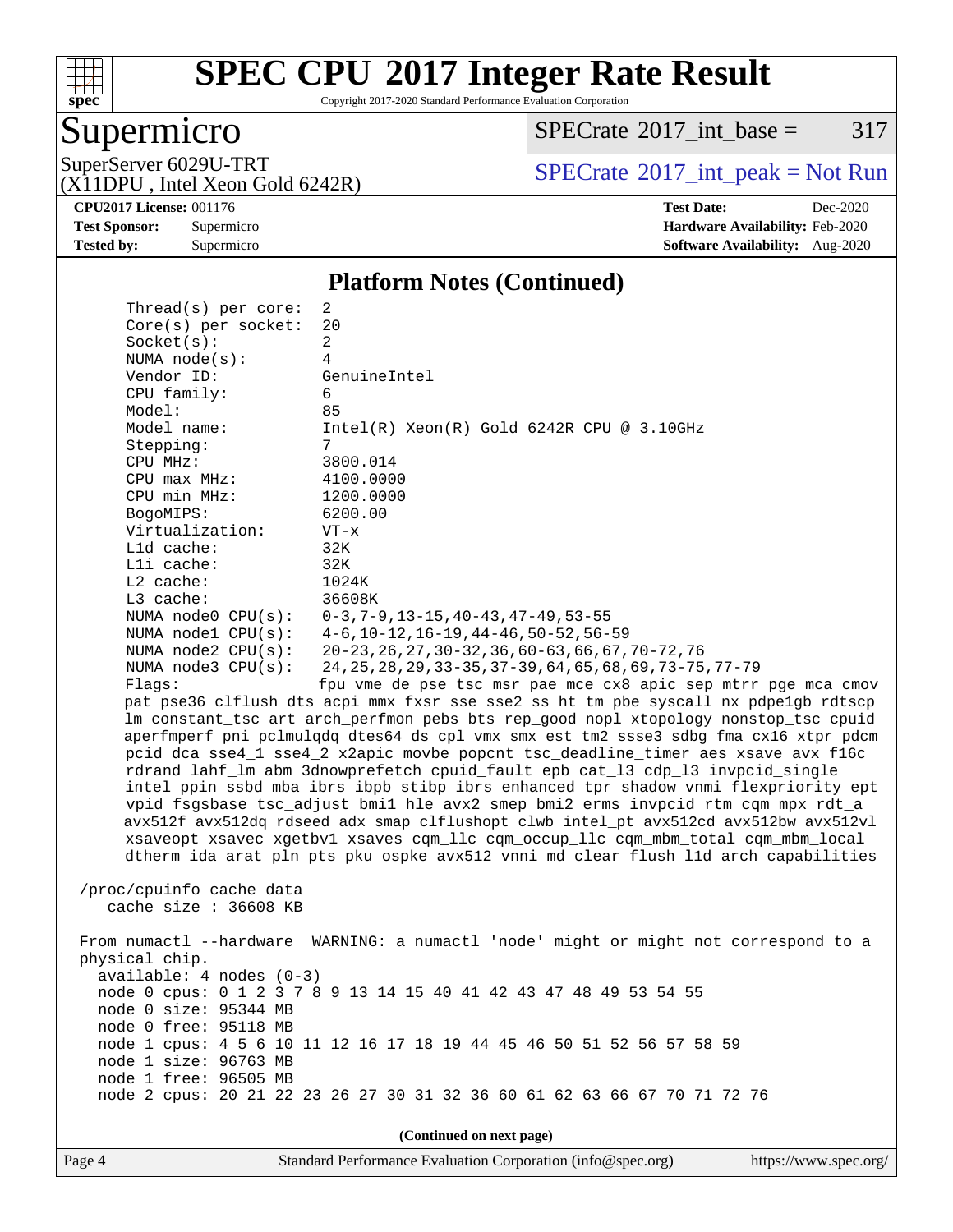

Copyright 2017-2020 Standard Performance Evaluation Corporation

### Supermicro

[SPECrate](http://www.spec.org/auto/cpu2017/Docs/result-fields.html#SPECrate2017intbase)<sup>®</sup>2017 int\_base =  $317$ 

(X11DPU , Intel Xeon Gold 6242R)

SuperServer 6029U-TRT  $SPECrate^{\circ}2017$  $SPECrate^{\circ}2017$ \_int\_peak = Not Run

**[Tested by:](http://www.spec.org/auto/cpu2017/Docs/result-fields.html#Testedby)** Supermicro **[Software Availability:](http://www.spec.org/auto/cpu2017/Docs/result-fields.html#SoftwareAvailability)** Aug-2020

**[CPU2017 License:](http://www.spec.org/auto/cpu2017/Docs/result-fields.html#CPU2017License)** 001176 **[Test Date:](http://www.spec.org/auto/cpu2017/Docs/result-fields.html#TestDate)** Dec-2020 **[Test Sponsor:](http://www.spec.org/auto/cpu2017/Docs/result-fields.html#TestSponsor)** Supermicro **[Hardware Availability:](http://www.spec.org/auto/cpu2017/Docs/result-fields.html#HardwareAvailability)** Feb-2020

### **[Platform Notes \(Continued\)](http://www.spec.org/auto/cpu2017/Docs/result-fields.html#PlatformNotes)**

 node 2 size: 96735 MB node 2 free: 95596 MB node 3 cpus: 24 25 28 29 33 34 35 37 38 39 64 65 68 69 73 74 75 77 78 79 node 3 size: 96762 MB node 3 free: 96585 MB node distances: node 0 1 2 3 0: 10 11 21 21 1: 11 10 21 21 2: 21 21 10 11 3: 21 21 11 10 From /proc/meminfo MemTotal: 394861636 kB HugePages\_Total: 0 Hugepagesize: 2048 kB From /etc/\*release\* /etc/\*version\* os-release: NAME="Red Hat Enterprise Linux" VERSION="8.2 (Ootpa)" ID="rhel" ID\_LIKE="fedora" VERSION\_ID="8.2" PLATFORM\_ID="platform:el8" PRETTY\_NAME="Red Hat Enterprise Linux 8.2 (Ootpa)" ANSI\_COLOR="0;31" redhat-release: Red Hat Enterprise Linux release 8.2 (Ootpa) system-release: Red Hat Enterprise Linux release 8.2 (Ootpa) system-release-cpe: cpe:/o:redhat:enterprise\_linux:8.2:ga uname -a: Linux X11DPU-01 4.18.0-193.el8.x86\_64 #1 SMP Fri Mar 27 14:35:58 UTC 2020 x86\_64 x86\_64 x86\_64 GNU/Linux Kernel self-reported vulnerability status: itlb\_multihit: KVM: Mitigation: Split huge pages<br>CVE-2018-3620 (L1 Terminal Fault): Not affected  $CVE-2018-3620$  (L1 Terminal Fault): Microarchitectural Data Sampling: Not affected CVE-2017-5754 (Meltdown): Not affected CVE-2018-3639 (Speculative Store Bypass): Mitigation: Speculative Store Bypass disabled via prctl and seccomp CVE-2017-5753 (Spectre variant 1): Mitigation: usercopy/swapgs barriers and \_\_user pointer sanitization CVE-2017-5715 (Spectre variant 2): Mitigation: Enhanced IBRS, IBPB: conditional, RSB filling **(Continued on next page)**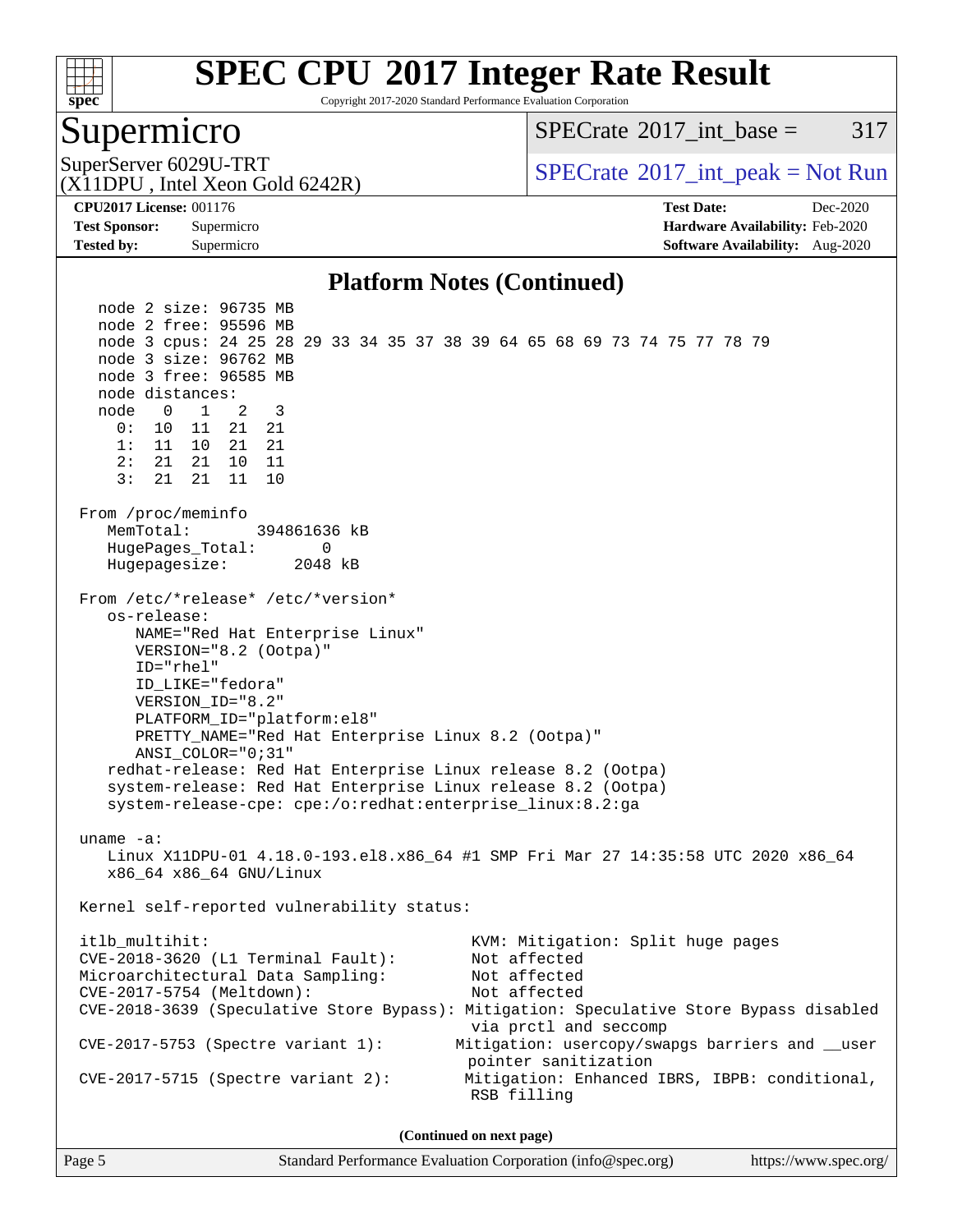

Copyright 2017-2020 Standard Performance Evaluation Corporation

### Supermicro

 $SPECTate$ <sup>®</sup>[2017\\_int\\_base =](http://www.spec.org/auto/cpu2017/Docs/result-fields.html#SPECrate2017intbase) 317

(X11DPU , Intel Xeon Gold 6242R)

SuperServer 6029U-TRT  $S^{12}$  [SPECrate](http://www.spec.org/auto/cpu2017/Docs/result-fields.html#SPECrate2017intpeak)®[2017\\_int\\_peak = N](http://www.spec.org/auto/cpu2017/Docs/result-fields.html#SPECrate2017intpeak)ot Run

**[CPU2017 License:](http://www.spec.org/auto/cpu2017/Docs/result-fields.html#CPU2017License)** 001176 **[Test Date:](http://www.spec.org/auto/cpu2017/Docs/result-fields.html#TestDate)** Dec-2020

**[Tested by:](http://www.spec.org/auto/cpu2017/Docs/result-fields.html#Testedby)** Supermicro **[Software Availability:](http://www.spec.org/auto/cpu2017/Docs/result-fields.html#SoftwareAvailability)** Aug-2020

**[Test Sponsor:](http://www.spec.org/auto/cpu2017/Docs/result-fields.html#TestSponsor)** Supermicro **[Hardware Availability:](http://www.spec.org/auto/cpu2017/Docs/result-fields.html#HardwareAvailability)** Feb-2020

### **[Platform Notes \(Continued\)](http://www.spec.org/auto/cpu2017/Docs/result-fields.html#PlatformNotes)**

tsx\_async\_abort: Mitigation: Clear CPU buffers; SMT vulnerable

run-level 3 Dec 7 20:01

 SPEC is set to: /home/cpu2017 Filesystem Type Size Used Avail Use% Mounted on /dev/sda4 xfs 184G 8.5G 176G 5% /

 From /sys/devices/virtual/dmi/id BIOS: American Megatrends Inc. 3.3 02/21/2020 Vendor: Supermicro Product: Super Server Serial: 0123456789

 Additional information from dmidecode follows. WARNING: Use caution when you interpret this section. The 'dmidecode' program reads system data which is "intended to allow hardware to be accurately determined", but the intent may not be met, as there are frequent changes to hardware, firmware, and the "DMTF SMBIOS" standard. Memory:

 12x NO DIMM NO DIMM 12x SK Hynix HMA84GR7CJR4N-XN 32 GB 2 rank 3200

(End of data from sysinfo program)

### **[Compiler Version Notes](http://www.spec.org/auto/cpu2017/Docs/result-fields.html#CompilerVersionNotes)**

| C                        | 500.perlbench_r(base) 502.gcc_r(base) 505.mcf_r(base)                                                 |                       |  |  |  |
|--------------------------|-------------------------------------------------------------------------------------------------------|-----------------------|--|--|--|
|                          | 525.x264 r(base) 557.xz r(base)                                                                       |                       |  |  |  |
|                          | Intel(R) C Compiler for applications running on Intel(R) $64$ , Version                               |                       |  |  |  |
|                          | 19.1.2.275 Build 20200604<br>Copyright (C) 1985-2020 Intel Corporation. All rights reserved.          |                       |  |  |  |
|                          |                                                                                                       |                       |  |  |  |
| $C++$                    | 520.omnetpp $r(base)$ 523.xalancbmk $r(base)$ 531.deepsjeng $r(base)$<br>$541.$ leela $r(base)$       |                       |  |  |  |
|                          | Intel(R) $C++$ Compiler for applications running on Intel(R) 64, Version<br>19.1.2.275 Build 20200604 |                       |  |  |  |
|                          | Copyright (C) 1985-2020 Intel Corporation. All rights reserved.                                       |                       |  |  |  |
|                          |                                                                                                       |                       |  |  |  |
|                          | Fortran   548.exchange2 $r(base)$                                                                     |                       |  |  |  |
| (Continued on next page) |                                                                                                       |                       |  |  |  |
| Page 6                   | Standard Performance Evaluation Corporation (info@spec.org)                                           | https://www.spec.org/ |  |  |  |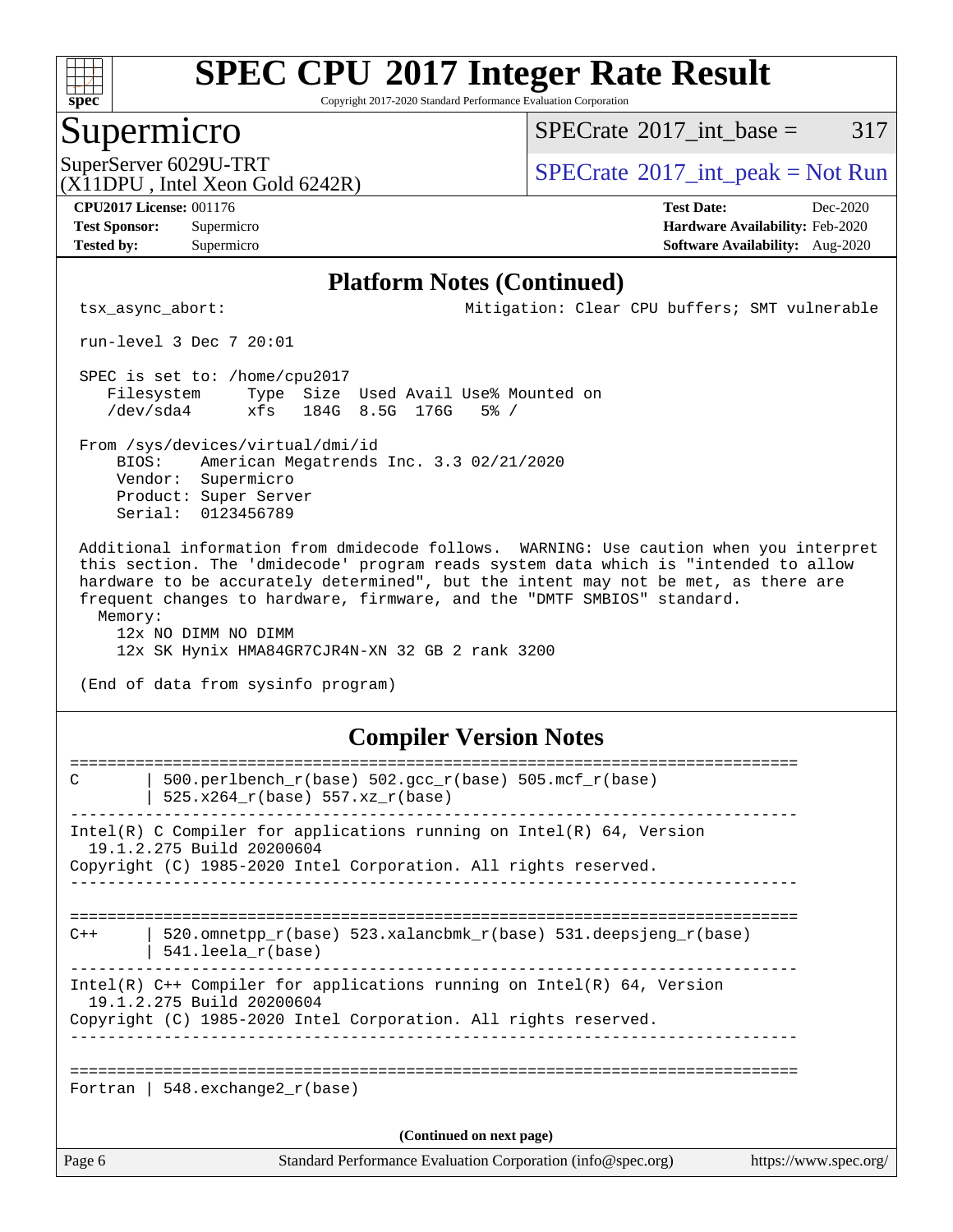

Copyright 2017-2020 Standard Performance Evaluation Corporation

### Supermicro

 $SPECTate@2017\_int\_base = 317$ 

SuperServer 6029U-TRT  $S^{12}$  [SPECrate](http://www.spec.org/auto/cpu2017/Docs/result-fields.html#SPECrate2017intpeak)®[2017\\_int\\_peak = N](http://www.spec.org/auto/cpu2017/Docs/result-fields.html#SPECrate2017intpeak)ot Run

(X11DPU , Intel Xeon Gold 6242R)

**[CPU2017 License:](http://www.spec.org/auto/cpu2017/Docs/result-fields.html#CPU2017License)** 001176 **[Test Date:](http://www.spec.org/auto/cpu2017/Docs/result-fields.html#TestDate)** Dec-2020 **[Test Sponsor:](http://www.spec.org/auto/cpu2017/Docs/result-fields.html#TestSponsor)** Supermicro **[Hardware Availability:](http://www.spec.org/auto/cpu2017/Docs/result-fields.html#HardwareAvailability)** Feb-2020 **[Tested by:](http://www.spec.org/auto/cpu2017/Docs/result-fields.html#Testedby)** Supermicro **[Software Availability:](http://www.spec.org/auto/cpu2017/Docs/result-fields.html#SoftwareAvailability)** Aug-2020

### **[Compiler Version Notes \(Continued\)](http://www.spec.org/auto/cpu2017/Docs/result-fields.html#CompilerVersionNotes)**

------------------------------------------------------------------------------ Intel(R) Fortran Intel(R) 64 Compiler for applications running on Intel(R) 64, Version 19.1.2.275 Build 20200623 Copyright (C) 1985-2020 Intel Corporation. All rights reserved. ------------------------------------------------------------------------------

**[Base Compiler Invocation](http://www.spec.org/auto/cpu2017/Docs/result-fields.html#BaseCompilerInvocation)**

[C benchmarks](http://www.spec.org/auto/cpu2017/Docs/result-fields.html#Cbenchmarks):  $i$ cc

[C++ benchmarks:](http://www.spec.org/auto/cpu2017/Docs/result-fields.html#CXXbenchmarks) [icpc](http://www.spec.org/cpu2017/results/res2020q4/cpu2017-20201207-24561.flags.html#user_CXXbase_intel_icpc_c510b6838c7f56d33e37e94d029a35b4a7bccf4766a728ee175e80a419847e808290a9b78be685c44ab727ea267ec2f070ec5dc83b407c0218cded6866a35d07)

[Fortran benchmarks](http://www.spec.org/auto/cpu2017/Docs/result-fields.html#Fortranbenchmarks): [ifort](http://www.spec.org/cpu2017/results/res2020q4/cpu2017-20201207-24561.flags.html#user_FCbase_intel_ifort_8111460550e3ca792625aed983ce982f94888b8b503583aa7ba2b8303487b4d8a21a13e7191a45c5fd58ff318f48f9492884d4413fa793fd88dd292cad7027ca)

### **[Base Portability Flags](http://www.spec.org/auto/cpu2017/Docs/result-fields.html#BasePortabilityFlags)**

 500.perlbench\_r: [-DSPEC\\_LP64](http://www.spec.org/cpu2017/results/res2020q4/cpu2017-20201207-24561.flags.html#b500.perlbench_r_basePORTABILITY_DSPEC_LP64) [-DSPEC\\_LINUX\\_X64](http://www.spec.org/cpu2017/results/res2020q4/cpu2017-20201207-24561.flags.html#b500.perlbench_r_baseCPORTABILITY_DSPEC_LINUX_X64) 502.gcc\_r: [-DSPEC\\_LP64](http://www.spec.org/cpu2017/results/res2020q4/cpu2017-20201207-24561.flags.html#suite_basePORTABILITY502_gcc_r_DSPEC_LP64) 505.mcf\_r: [-DSPEC\\_LP64](http://www.spec.org/cpu2017/results/res2020q4/cpu2017-20201207-24561.flags.html#suite_basePORTABILITY505_mcf_r_DSPEC_LP64) 520.omnetpp\_r: [-DSPEC\\_LP64](http://www.spec.org/cpu2017/results/res2020q4/cpu2017-20201207-24561.flags.html#suite_basePORTABILITY520_omnetpp_r_DSPEC_LP64) 523.xalancbmk\_r: [-DSPEC\\_LP64](http://www.spec.org/cpu2017/results/res2020q4/cpu2017-20201207-24561.flags.html#suite_basePORTABILITY523_xalancbmk_r_DSPEC_LP64) [-DSPEC\\_LINUX](http://www.spec.org/cpu2017/results/res2020q4/cpu2017-20201207-24561.flags.html#b523.xalancbmk_r_baseCXXPORTABILITY_DSPEC_LINUX) 525.x264\_r: [-DSPEC\\_LP64](http://www.spec.org/cpu2017/results/res2020q4/cpu2017-20201207-24561.flags.html#suite_basePORTABILITY525_x264_r_DSPEC_LP64) 531.deepsjeng\_r: [-DSPEC\\_LP64](http://www.spec.org/cpu2017/results/res2020q4/cpu2017-20201207-24561.flags.html#suite_basePORTABILITY531_deepsjeng_r_DSPEC_LP64) 541.leela\_r: [-DSPEC\\_LP64](http://www.spec.org/cpu2017/results/res2020q4/cpu2017-20201207-24561.flags.html#suite_basePORTABILITY541_leela_r_DSPEC_LP64) 548.exchange2\_r: [-DSPEC\\_LP64](http://www.spec.org/cpu2017/results/res2020q4/cpu2017-20201207-24561.flags.html#suite_basePORTABILITY548_exchange2_r_DSPEC_LP64) 557.xz\_r: [-DSPEC\\_LP64](http://www.spec.org/cpu2017/results/res2020q4/cpu2017-20201207-24561.flags.html#suite_basePORTABILITY557_xz_r_DSPEC_LP64)

### **[Base Optimization Flags](http://www.spec.org/auto/cpu2017/Docs/result-fields.html#BaseOptimizationFlags)**

[C benchmarks](http://www.spec.org/auto/cpu2017/Docs/result-fields.html#Cbenchmarks): [-m64](http://www.spec.org/cpu2017/results/res2020q4/cpu2017-20201207-24561.flags.html#user_CCbase_m64-icc) [-qnextgen](http://www.spec.org/cpu2017/results/res2020q4/cpu2017-20201207-24561.flags.html#user_CCbase_f-qnextgen) [-std=c11](http://www.spec.org/cpu2017/results/res2020q4/cpu2017-20201207-24561.flags.html#user_CCbase_std-icc-std_0e1c27790398a4642dfca32ffe6c27b5796f9c2d2676156f2e42c9c44eaad0c049b1cdb667a270c34d979996257aeb8fc440bfb01818dbc9357bd9d174cb8524) [-Wl,-plugin-opt=-x86-branches-within-32B-boundaries](http://www.spec.org/cpu2017/results/res2020q4/cpu2017-20201207-24561.flags.html#user_CCbase_f-x86-branches-within-32B-boundaries_0098b4e4317ae60947b7b728078a624952a08ac37a3c797dfb4ffeb399e0c61a9dd0f2f44ce917e9361fb9076ccb15e7824594512dd315205382d84209e912f3) [-Wl,-z,muldefs](http://www.spec.org/cpu2017/results/res2020q4/cpu2017-20201207-24561.flags.html#user_CCbase_link_force_multiple1_b4cbdb97b34bdee9ceefcfe54f4c8ea74255f0b02a4b23e853cdb0e18eb4525ac79b5a88067c842dd0ee6996c24547a27a4b99331201badda8798ef8a743f577) [-xCORE-AVX512](http://www.spec.org/cpu2017/results/res2020q4/cpu2017-20201207-24561.flags.html#user_CCbase_f-xCORE-AVX512) [-O3](http://www.spec.org/cpu2017/results/res2020q4/cpu2017-20201207-24561.flags.html#user_CCbase_f-O3) [-ffast-math](http://www.spec.org/cpu2017/results/res2020q4/cpu2017-20201207-24561.flags.html#user_CCbase_f-ffast-math) [-flto](http://www.spec.org/cpu2017/results/res2020q4/cpu2017-20201207-24561.flags.html#user_CCbase_f-flto) [-mfpmath=sse](http://www.spec.org/cpu2017/results/res2020q4/cpu2017-20201207-24561.flags.html#user_CCbase_f-mfpmath_70eb8fac26bde974f8ab713bc9086c5621c0b8d2f6c86f38af0bd7062540daf19db5f3a066d8c6684be05d84c9b6322eb3b5be6619d967835195b93d6c02afa1) [-funroll-loops](http://www.spec.org/cpu2017/results/res2020q4/cpu2017-20201207-24561.flags.html#user_CCbase_f-funroll-loops) [-qopt-mem-layout-trans=4](http://www.spec.org/cpu2017/results/res2020q4/cpu2017-20201207-24561.flags.html#user_CCbase_f-qopt-mem-layout-trans_fa39e755916c150a61361b7846f310bcdf6f04e385ef281cadf3647acec3f0ae266d1a1d22d972a7087a248fd4e6ca390a3634700869573d231a252c784941a8) [-L/usr/local/IntelCompiler19/compilers\\_and\\_libraries\\_2020.3.275/linux/compiler/lib/intel64\\_lin](http://www.spec.org/cpu2017/results/res2020q4/cpu2017-20201207-24561.flags.html#user_CCbase_linkpath_6eb3b1b8be403820338b5b82e7a1c217a861a8962ac718a6253be1483b50620487664a39a847caf560d84a6b8bab7cca33d9f414525a12ede1e9473db34a3d08) [-lqkmalloc](http://www.spec.org/cpu2017/results/res2020q4/cpu2017-20201207-24561.flags.html#user_CCbase_qkmalloc_link_lib_79a818439969f771c6bc311cfd333c00fc099dad35c030f5aab9dda831713d2015205805422f83de8875488a2991c0a156aaa600e1f9138f8fc37004abc96dc5)

**(Continued on next page)**

Page 7 Standard Performance Evaluation Corporation [\(info@spec.org\)](mailto:info@spec.org) <https://www.spec.org/>